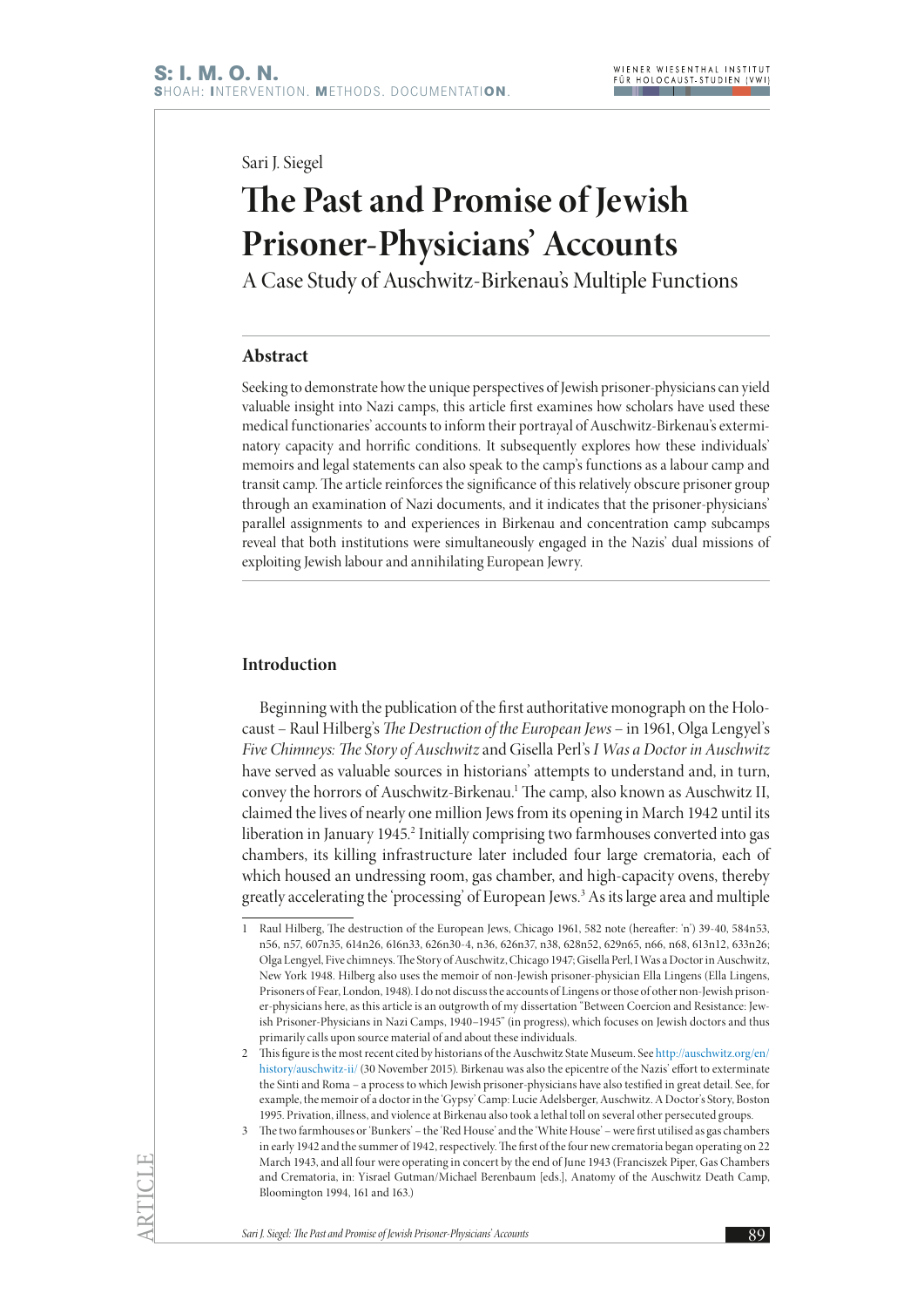subdivisions indicate, Birkenau was not solely an extermination camp (*Vernichtungslager*) in which the Nazis automatically sent entire transports of Jews to be gassed.4 It also served as a labour camp (*Arbeitslager*) <sup>5</sup> , which housed, at its peak, nearly 60,000 inmates – a steadily increasing portion of whom were Jews – who performed arduous tasks inside the electrified fence or at outside worksites.<sup>6</sup> Furthermore, as of September 1943, Birkenau functioned as a transit camp (*Durchgangslager*) for Jews, where prisoners waited for varying periods of time before they were dispatched to other camps in response to labour shortages – first in small numbers to the General Government and, after mid-May 1944, by the masses to the Reich's interior.7

While scholarship tends to focus most on Auschwitz-Birkenau's identity as a killing centre, the camp's functions as a site of slave labour and as a key transit point, although not absent from historiography, receive considerably less attention.<sup>8</sup> This article demonstrates that Jewish prisoner-physicians' accounts are particularly valuable not only in illustrating the camp's role in the genocide of European Jewry, but also in shedding light on Auschwitz-Birkenau's other functions. After all, their med-

- 5 I have decided to use the term 'labour camp' as opposed to 'concentration camp' (*Konzentrationslager*) because the latter is too vague and may call to mind its earlier phase during which most concentration camp inmates fell under the title of 'protective custody' *(Schutzhaft)* and were prisoners for 'political,' not 'racial' reasons. The former, in contrast, draws attention to the labour element. After all, the Jews who were not selected for the gas chamber upon arrival were selected specifically for labour. Furthermore, this designation sets it apart from the Main Camp (Auschwitz I), which was a concentration camp from its inception on 14 June 1940: Franciszek Piper, The Origins of the Camp, in: Wacław Długoborski/Franciszek Piper (eds.), Auschwitz 1940–1945. Central Issues in the History of the Camp, Vol. 1, Oświęcim 2000, 56. My reference to Birkenau as a 'labour camp,' however, is not a claim that it was a 'forced labour camp' (*Zwangsarbeitslager*), as the latter is a category unto itself. For a detailed discussion of this category, refer to Wolf Gruner, Jewish Forced Labor under the Nazis. Economic Needs and Racial Aims, 1938–1944, New York 2006. For a concise discussion of categorising camps, including the challenges therein, see Aharon Weiss, Categories of Camps – Their Character and Role in the Execution of the "Final Solution of the Jewish Question," in: Yisrael Gutman/Avital Saf (eds.), The Nazi Concentration Camps. Structure and Aims – the Image of the Prisoner – the Jews in the Camps (=Proceedings of the Fourth Yad Vashem International Historical Conference), Jerusalem 1984, 115-132. For a study that probes the topic much further, see Nikolaus Wachsmann, KL. A History of the Nazi Concentration Camps, New York 2015.
- 6 Franciszek Piper, Auschwitz Prisoner Labor. The Organisation and Exploitation of Auschwitz Concentration Camp Prisoners as Laborers, Oświęcim 2002, 75. The figure appears in Table 3 "Number of prisoners in Auschwitz Concentration Camp (1940–1945)" (located between pages 64 and 65) and corresponds with the date 22 August 1944. The total does not include the approximately 30,000 non-registered Hungarian Jews in Birkenau at that time. Piper points out that, as a result of the large numbers of people in quarantine and the hospitals, there was a significant disparity between Birkenau's prisoner population and the number of inmates who had labour assignments (73).
- 7 Piper, Auschwitz Prisoner Labor, 70-72. In contrast to the significant body of literature on death camps and concentration camps, scholarship on the broad category of transit camps is severely lacking. Perhaps the best discussion of these camps can be found in Angelika Königseder, Polizeihaftlager, in: Wolfgang Benz/Barbara Distel (eds.), Der Ort des Terrors. Geschichte der nationalsozialistischen Konzentrationslager, Band 9, Munich 2009. Given the focus of the article, I will be discussing neither Camp BIIb – the Theresienstadt Family Camp (*Familienlager*) nor Camp BIIe – the 'Gypsy' Camp (*Zigeunerlager)*. For insight into Jewish prisonerphysicians' work in the former, see Gottfried R. Bloch, Unfree Associations. A Psychoanalyst Recollects the Holocaust, Los Angeles 1999. Regarding the latter, see Lucie Adelsberger, Auschwitz. A Doctor's Story, Boston 1995.
- 8 For example: Peter Longerich, Holocaust. The Nazi Persecution and Murder of the Jews, Oxford/New York 2010; Debórah Dwork/Robert Jan van Pelt, Holocaust. A History, New York/London 2002. Longerich discusses Birkenau as a site of extermination (e.g., 282), and the closest he comes to discussing it as a site for labour is the initial attempt to establish a forced labour camp for prisoners of war (315). Dwork and van Pelt refer to Birkenau's capacity as a transit camp, in referring to it as "the gateway [through which] Jewish slaves be shipped to concentration camps attached to industrial plants" (306) and, of course, to the camp's exterminatory function (e.g., 305 f.). There is no mention, however, of Birkenau as a site for labour.

**Sari J. Siegel: The Past and Promise of Jewish Prisoner-Physicians' Accounts** 900 **900** 

<sup>4</sup> There were four such camps: Bełżec, Chełmno, Sobibór, and Treblinka. See Patrick Montague, Chełmno and the Holocaust. The History of Hitler's First Death Camp, Chapel Hill 2012; Yitzhak Arad, Belzec, Sobibor, Treblinka. The Operation Reinhard Death Camps, Bloomington 1987. Majdanek was a hybrid between extermination camp and concentration camp: Barbara Schwindt, Das Konzentrations- und Vernichtungslager Majdanek. Funktionswandel im Kontext der "Endlösung", Würzburg 2005.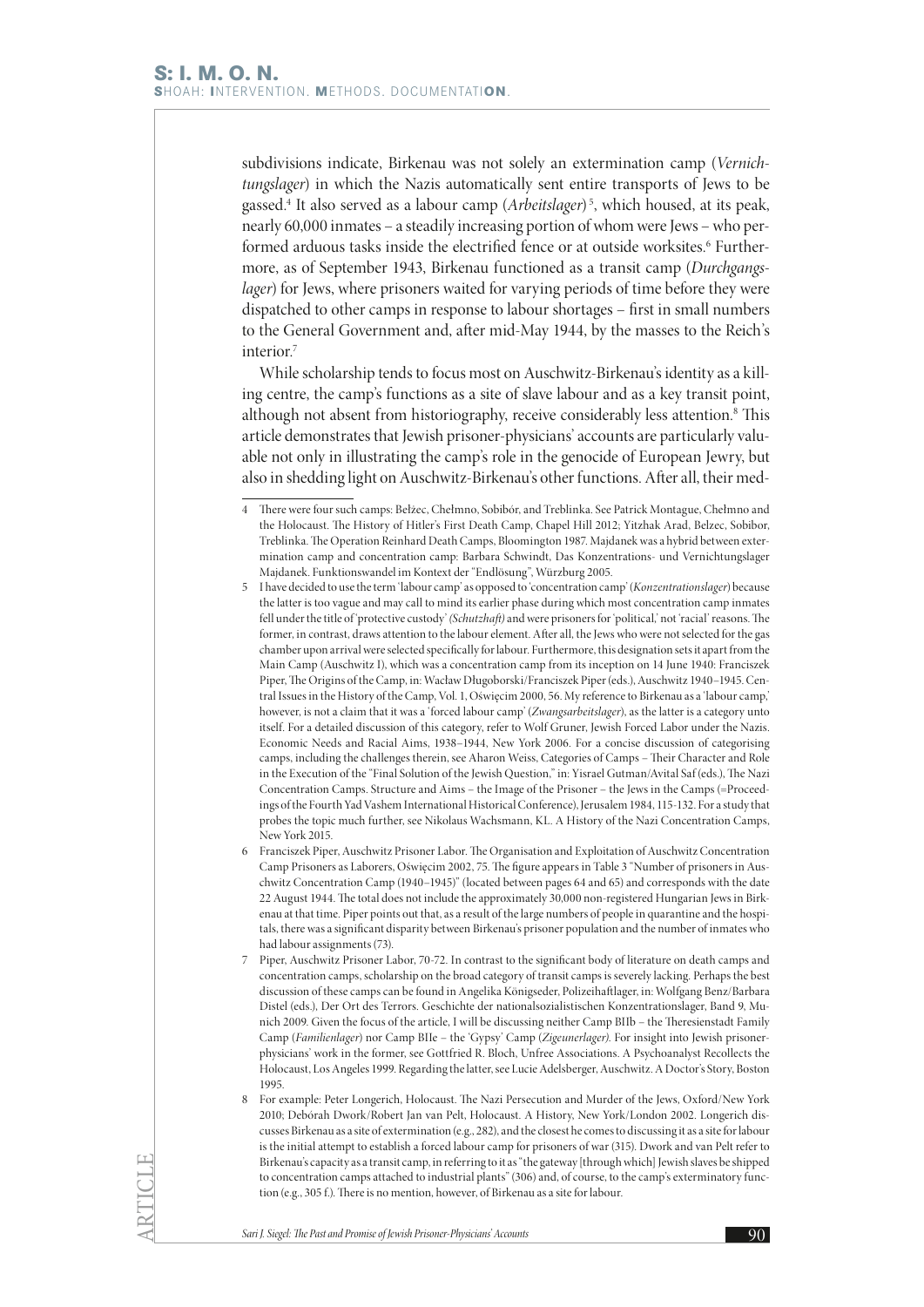ical training enabled the Jewish prisoner-physicians to assess the labour capacity, or lack thereof, of their fellow inmates and, when possible, to help their patients return to a state of relative fitness for work inside or outside the camp, thus placing these individuals in a unique position.

#### **Jewish Prisoner-Physicians as Witnesses**

Before proceeding, it is important to establish how and why historians have tended to use these sources thus far. As Hilberg did so frequently in his discussion of Auschwitz-Birkenau, we will return to Lengyel and Perl, both of whom worked as doctors in the medical block in camp BIIc, the Hungarian Women's Camp.<sup>9</sup> The former was a trained surgical assistant who worked in her husband's hospital in Cluj, Romania, prior to her 1944 deportation to Birkenau, and the latter was an obstetrician-gynaecologist who practiced in Sighet, Romania before her deportation the same year.<sup>10</sup> Their memoirs, published in 1947 and 1948, respectively, provide such significant insight precisely *because* of their positions as prisoner-physicians in the camp. The nature and location of their work enabled them to live longer than the average Jewish inmate in Birkenau.11 After all, they worked indoors in clinics (*Reviere)* or inmate hospitals (*Häftlingskrankenbauten*) and were thus protected from harsh weather conditions and brutal Kapos trying to achieve daily production quotas – two factors that contributed significantly to inmate morbidity and mortality.12 Over their relatively long periods in the camp, they witnessed much and met patients who informed them of much that they could not observe first-hand. Furthermore, their patients' physical conditions spoke to the camp's copious brutality, woefully inadequate rations, and abhorrent sanitation. Aware of the prisoner-physicians' accumulated knowledge, scholars have turned to their accounts for source material. For example, as someone expected to tend to the painful breast wounds SS guard Irma Grese's whip inflicted, Perl offered Hilberg insight into guards' sadistic behaviour.<sup>13</sup>

Given their regular interaction with Nazi doctors, prisoner-physicians have also offered scholars unique and important glimpses into these criminal figures and their activities. For information on the infamous Josef Mengele, historian Martin Gilbert called upon another Jewish prisoner-physician's memoir: Miklós Nyiszli's *Auschwitz: A Doctor's Eyewitness Account*. 14 Nyiszli's position as the Nazi doctor's

<sup>9</sup> Although she did not receive a medical degree, this article will count Lengyel as a Jewish prisoner-physician, because she served as a de facto prisoner-physician in the BIIc prisoner hospital.

<sup>10</sup> Both cities belonged to Hungary at the time of the doctors' respective deportations.

<sup>11</sup> Ross Halpin, The Essence of Survival. How Jewish Doctors Survived Auschwitz, Darlinghurst 2014, 4. Halpin calculates that Jewish prisoner-doctors had a camp lifespan of 20 months in Auschwitz. In contrast, the average Birkenau prisoner's life expectancy could be measured in weeks or months. It is unrealistic to provide greater specificity, given that the determining factors, such as extreme weather conditions and physical condition, varied significantly from month to month, transport to transport. Unfortunately, Halpin's figure, which emerges from a sample of "approximately 48" individuals, is not specific to those who worked in Birkenau (Auschwitz II), as he factors in data from prisoner-physicians who worked in the Main Camp (Auschwitz I), Buna-Monowitz (Auschwitz III), and the subcamps. Furthermore, the figure is skewed, since it counts not only the period spent in Auschwitz, but also the length of time spent in any subsequent camps up until the individual registered in a DP camp, signifying that Halpin considered only the prisoner-physicians who survived. Of course, many did not.

<sup>12</sup> The four terms signifying where they worked are used synonymously, as they are in Birkenau survivors' testimonies.

<sup>13</sup> Hilberg, Destruction, 577. It appears that Perl's description of Grese also informed Hermann Langbein, People in Auschwitz, Chapel Hill 2004, 400.

<sup>14</sup> Miklós Nyiszli, Auschwitz. A Doctor's Eyewitness Account, New York 1960.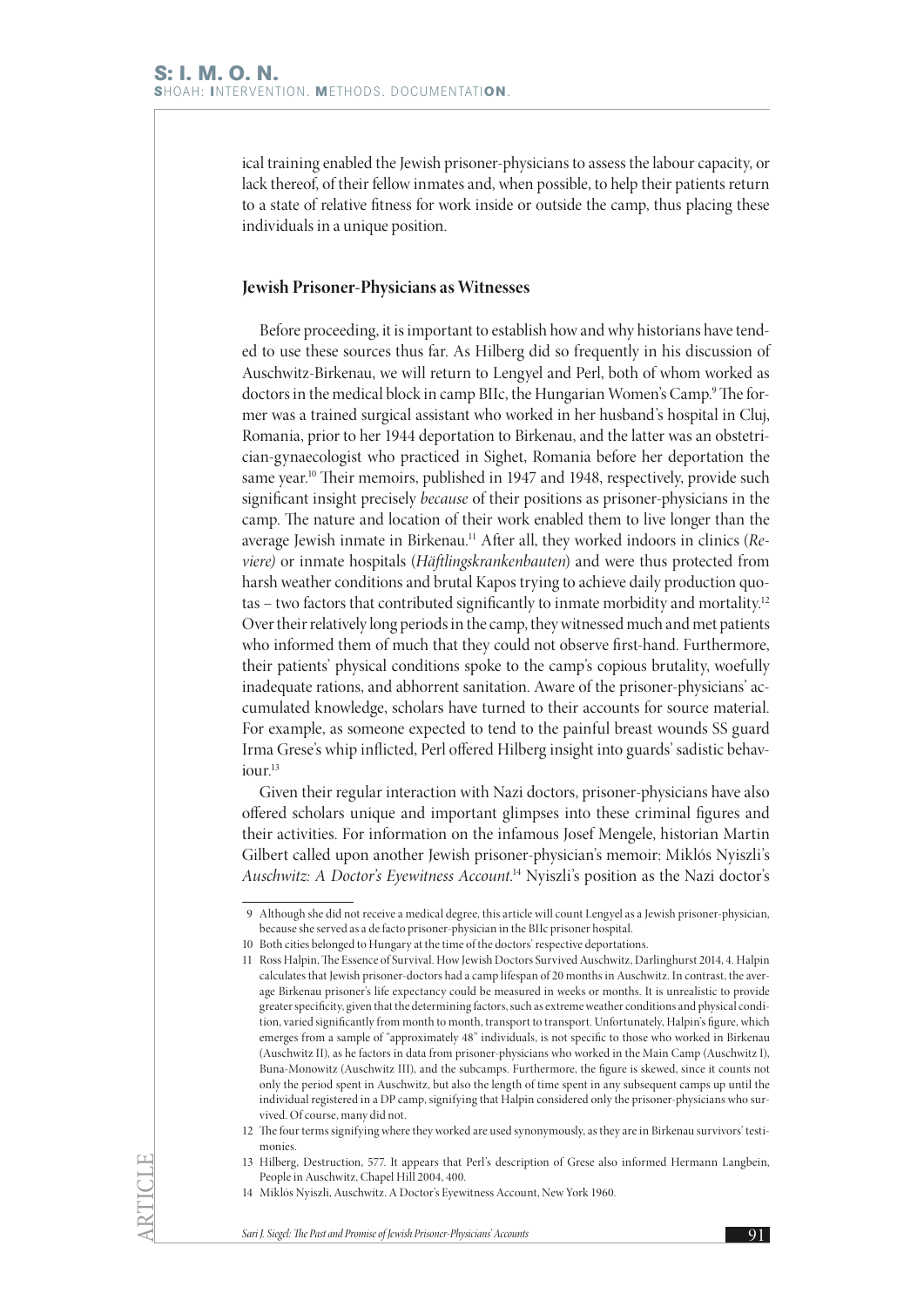forensic pathologist afforded him direct knowledge of Mengele's specific interest in, and experiments on, physically deformed Jews – information which Gilbert subsequently included in his 1985 monograph *The Holocaust: A History of the Jews of Europe during the Second World War*. 15 Not surprisingly, studies of Nazi medical conduct in Auschwitz, including Robert Jay Lifton's *The Nazi Doctors* and Ernst Klee's *Auschwitz, die NS-Medizin und ihre Opfer*, are especially dependent on Jewish prisoner-physicians' accounts.16 Revealing the variety of formats for such testimonies, the former leans heavily on personal interviews, and the latter turns to statements collected in investigations into Nazi crimes. Klee was the beneficiary of so much material, because Allied war crimes investigators quickly recognised in the immediate post-war period that prisoner-physicians could offer a wealth of relevant information and subsequently made a concerted effort to collect testimony from these individuals.17

Particularly incriminating statements connected the Nazi doctors to the selections performed in the camp hospital. The prisoner-physicians witnessed, and sometimes unwillingly participated in, these practices by which SS doctors condemned dozens, if not hundreds, of Jewish inmates to death during regular visits to the prisoner medical facilities.18 They thus possessed an acute awareness of the murderous fates that awaited the patients whose illnesses or injuries would require a prolonged hospital stay. Perl's memoir, for instance, describes how the activity brought one or several Nazi medical officers to the clinic, where they "walked through the wards, inquired as to the diagnosis in each case, then called [the] guards, ordered them to strip the patients and after beating, kicking, whipping them to within an inch of their lives, loaded the entire hospital on a truck and sent them to be cremated".19 In turn, Perl's recollections, as well as those of Lengyel, informed Hilberg's discussion of these lethal events in the hospital.<sup>20</sup> Prisoner-physicians' accounts thus became critical sources for researchers writing about Auschwitz-Birkenau's function as an extermination camp (*Vernichtungslager*).

<sup>15</sup> Martin Gilbert, The Holocaust. A History of the Jews of Europe During the Second World War, New York 1985, 719-721.

<sup>16</sup> Robert Jay Lifton, The Nazi Doctors. Medical Killing and the Psychology of Genocide, New York 2000 [1986]; Ernst Klee, Auschwitz, die NS-Medizin und ihre Opfer, Frankfurt am Main 1997. Lifton's Birkenau Jewish prisoner-physician sources included Adelsberger (190-192), Aharon Beilin (e.g. 526n61), Lengyel (e.g. 344- 345), Nyiszli (e.g. 350-351), Perl (e.g. 345) and Otto Wolken (e.g. 181); and there are also those who go unidentified behind pseudonyms. Among Klee's sources were Odette Abadi (402), Aron Bejlin (alternate spelling of Aharon Beilin) (397), Nyiszli (e.g. 481-482), Perl (e.g. 460), Margita Schwalbová (e.g. 298), Marie Stoppelmann (472), Wolken (e.g. 406).

<sup>17</sup> For example, in a letter dated 20 May 1946, Major A.K. Mant of the Royal Army Medical Corps' War Crimes Investigation Unit instructed colleagues to collect statements from prisoner-physicians, see The National Archives of the UK, War Office 309/1652 Medical Experiments.

<sup>18</sup> In April 1943, Himmler ordered a reprieve for hospital selections for non-Jews. From that point forward, only Jewish patients were subjected to selections, see e.g. Piper, Auschwitz Prisoner Labor, 64.

<sup>19</sup> Perl, I Was, 108 f.

<sup>20</sup> Hilberg, Destruction, 626. It is interesting to note that neither Hilberg nor Gilbert addressed the prisonerphysicians' coerced involvement in hospital selections. For further discussion about the topic's absence, see Sari J. Siegel, Treating an Auschwitz Prisoner-Physician. The Case of Dr. Maximilian Samuel, in: Holocaust and Genocide Studies, 28 (2014) 3, 451-453. Not all scholars omitted this important information, however. For example, Lifton includes a chapter entitled "Prisoner Doctors: The Agony of Selections" (The Nazi Doctors, 214-225), and Klee addresses the topic in a section called "Häftlingsärzte als Täter und Opfer", Auschwitz, 424- 432.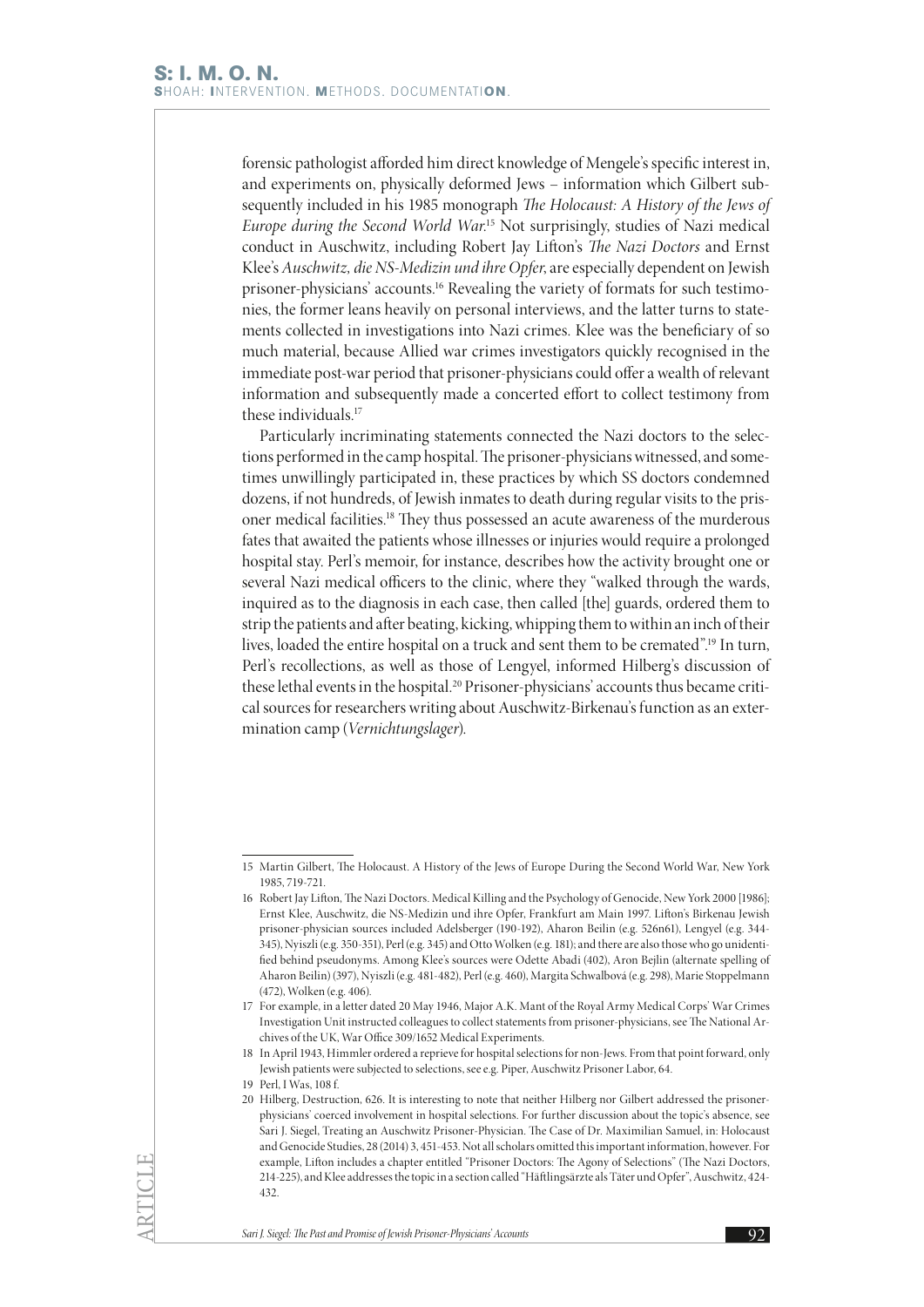## **Birkenau as an Extermination Camp**

Auschwitz-Birkenau has deservedly come to symbolise the Nazis' genocidal project. It was the deadliest site of the Holocaust, and its gas chambers were the final destination for Jews on transports from all across Europe – a fact to which Jewish prisoner-physicians of so many nationalities attest.<sup>21</sup> While Hilberg could turn to Lengyel's and Perl's memoirs for insight into fatal selections, the women's first-hand knowledge could inform Hilberg of the lethal process only until they lost sight of the trucks that carried the doomed patients to the crematoria. For details as to what happened within these buildings, Hilberg called upon Nyiszli's and Charles Sigismund Bendel's affidavits that war crimes investigations collected in the months and years after liberation.22 As doctors attached to the *Sonderkommando,* the Special Squad of inmates who worked in the crematoria, Nyiszli and Bendel were privy to the killing procedure in the gas chamber and witnessed the aftermath of a gassing. Given that the SS executed *Sonderkommando* units at regular intervals to prevent the spread of such delicate information, relatively few eyewitnesses survived, making Nyiszli's and Bendel's observations particularly valuable.23

Gilbert also relied on Nyiszli's proximity to the mass murder as a vantage point from which he could report on the complete destruction of the Jewish community of Corfu, Greece.<sup>24</sup>

In addition to the affidavits gathered in preparation for the Nuremberg trials, scholars could rely on witness statements assembled in the context of criminal investigations in the decades thereafter. As with earlier stages, prosecutors sought the testimony of prisoner-physicians who possessed information that could eventually lead to conviction of Nazi doctors. For insight into the SS physicians' involvement in Birkenau's killing capacity, Klee turned to statements gathered in the late 1960s and early 1970s. For example, the statement of Slovakian Jewish prisoner-physician Margita Schwalbová, recorded on 7 February 1967, informed him of the camp practice of sending new mothers and their newborns to the gas.<sup>25</sup> Through Lengyel's memoir and his own interviews with prisoner-physicians, Lifton learned that the medical functionaries responded to such measures by performing covert abortions or secretly killing newborns in order to save the mother's life.26

Schwalbová's testimony also enabled Klee to address a deadly 'medical' custom by which Nazi camp doctor Hellmuth Vetter ordered all Jewish patients in the *Revier*, even the severely ill, to go to work; anyone who no longer had the strength and therefore chose to remain in the block was sent to the gas chamber.<sup>27</sup> In the same collec-

<sup>21</sup> To name a few with their memoirs: for the Czech Republic (previously the Protectorate of Bohemia and Moravia): Gottfried R. Bloch, Unfree Associations. A Psychoanalyst Recollects the Holocaust, Los Angeles 1999; for France: Odette Abadi, Terre de détresse [Land of Distress]. Birkenau, Bergen-Belsen/Paris 1995; for Germany: Adelsberger, Auschwitz; for Greece: Marco Nahon, Birkenau. The Camp of Death, Steven Bowman (ed.), Tuscaloosa 1989; for Hungary/Romania: Perl; for Slovakia: Margita Schwalbová, Elf Frauen. Leben in Wahrheit. Eine Ärztin berichtet aus Auschwitz-Birkenau 1942–1945, Annweiler/Essen 1994.

<sup>22</sup> Affidavit by Dr. Nikolae Nyiszli, 8 October 1947, Nuernberg Military Tribunals Document NI-11710 cited in Hilberg, Destruction, 627n42, n43, n45, n48; Affidavit by Dr. Charles Sigismund Bendel, 21 October 1945, Nuernberg Military Tribunals Document NI-11390 cited in Hilberg, Destruction, 627n43.

<sup>23</sup> For more information on the *Sonderkommando* and discussion of their accounts, see Gideon Greif, We Wept Without Tears. Testimonies of the Jewish Sonderkommando from Auschwitz, New Haven 2005.

<sup>24</sup> Gilbert, The Holocaust, 698-699.

<sup>25</sup> Statement of Margita Schwalbová, 7 February 1967, Mengele-Verfahren, Band 26, 75 cited in Klee, Auschwitz, 298.

<sup>26</sup> Lengyel, Five Chimneys, 99-101; Lifton's interview with 'Dr. Gerda N.' (a pseudonym), no date provided. Both cited in Lifton, Nazi Doctors, 224-225. Gisella Perl's memoir also informed Langbein of her involvement in the same practice (Langbein, People in Auschwitz, 235).

<sup>27</sup> Statement of Margita Schwalbová, 7 February 1967.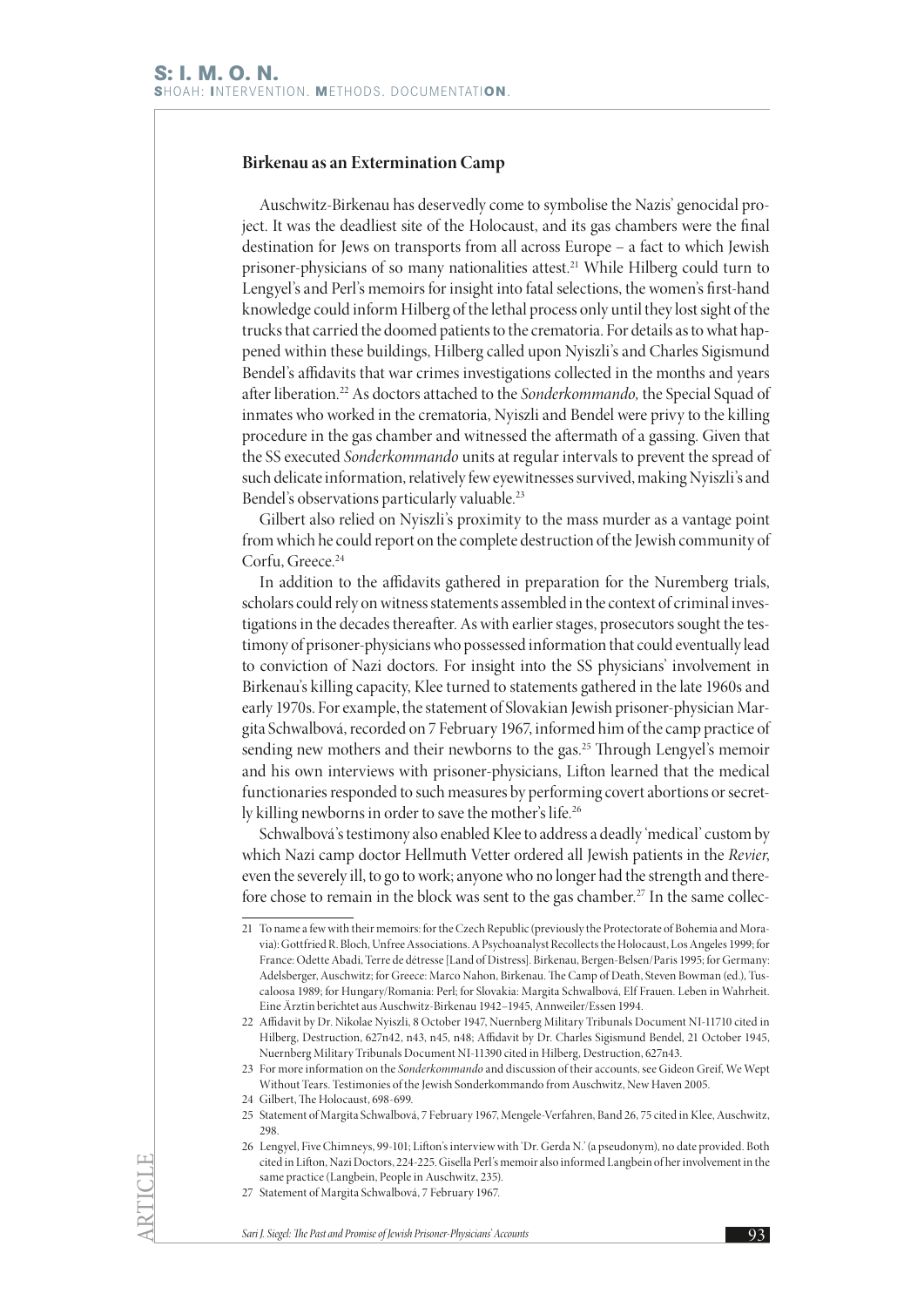tion of documents, Klee found French Jewish prisoner-physician Odette Abadi's statement regarding a third 'medical' practice. Abadi (née Rosenstock) revealed that the SS protocol for combatting contagious diseases such as scabies dictated that, when an inmate was found to be infected, the ill person's entire block was emptied and all its occupants sent to the crematoria.<sup>28</sup>

#### **Birkenau as a Labour Camp**

While the camp's deadly gas chambers and its regime of violence understandably attract significant scholarly interest, it is also important to discuss Birkenau's function as a labour camp. Prisoner-physicians offer an effective way to bridge the two dialogues, as these individuals functioned at the boundary between an inmate's life and death, health and sickness, productivity and futility. They worked in the prisoner hospitals from which inmates were sent to their deaths *and* from which other inmates emerged to return to work. Not all *Häftlingskrankenbau* patients received a lethal injection or a trip to the gas chamber.<sup>29</sup> Hospital barracks were also places for medical and surgical treatment of the ill and injured (albeit of a decidedly limited nature), and there were even blocks designated for a variety of medical specialties.30 Although conditions often did not promote healing, and, in some cases, actually led to patients contracting new illnesses, these facilities and the prisoner-physicians who staffed them helped return some inmates to labour assignments.<sup>31</sup>

As we have seen, Lengyel and Perl described in horrific detail the brutal treatment, cruel regulations, and tragic fate of their patients selected for the gas chamber from the hospital in BIIc. At the same time, however, their texts yield insight into the importance of labour in Birkenau. For example, focusing only on the prisoners condemned to death in a selection neglects the fates of the women who remained in the hospital. One also needs to consider what happened to women after Perl's aforementioned interventions, namely terminating pregnancies or killing newborns, about which Perl wrote: "After the child had been delivered, I quickly bandaged the mother's abdomen and sent her back to work."32 Perl thus reminds us of the purpose for the women's continued existence in Birkenau – to work. As long as the birth remained secret from the SS, the new mothers had a chance at survival, since they could return to their labour detail, either inside Birkenau or in the surrounding fields, construction sites, or factories. Asking any doctors who read her memoir to suspend their disbelief, Perl declared, "Every one of these women recovered and was able to work, which, at least for a while, saved her life."33 Productive labour was the key. As soon as a woman's physical condition significantly hampered her ability to work, she lost her value and was thus in great danger of selection for the gas chamber.

Regarding the hospital patients who were initially spared from the gas chamber, some fell victim to subsequent hospital selections; others were able to heal and recu-

<sup>28</sup> Statement of Odette Abadi, 9 June 1972, Mengele-Verfahren, Band 10, 101.

<sup>29</sup> This statement refers to the years 1943 and 1944. In prior years, the camp hospitals were accurately known as "waiting rooms for the crematoria" (Irena Strzelecka, The Hospitals at Auschwitz Concentration Camp, in: Długoborski/Piper [eds.], Auschwitz, Vol. 2, 328).

<sup>30</sup> Strzelecka, The Hospitals, in: Długoborski/Piper (eds.), Auschwitz, Vol. 2, 310 f.

<sup>31</sup> Regarding exposure to other patients' diseases, Lengyel wrote, "Instead of being cured, a patient might contract a new disease in the hospital. Because of the close quarters it was impossible to fight contagion" (122). After the spring of 1943, the Birkenau medical staff was in a better position to help the sick and injured return to a state of productivity (Piper, Auschwitz Prisoner Labor, 166).

<sup>32</sup> Perl, I was, 81.

<sup>33</sup> Ibid., 82.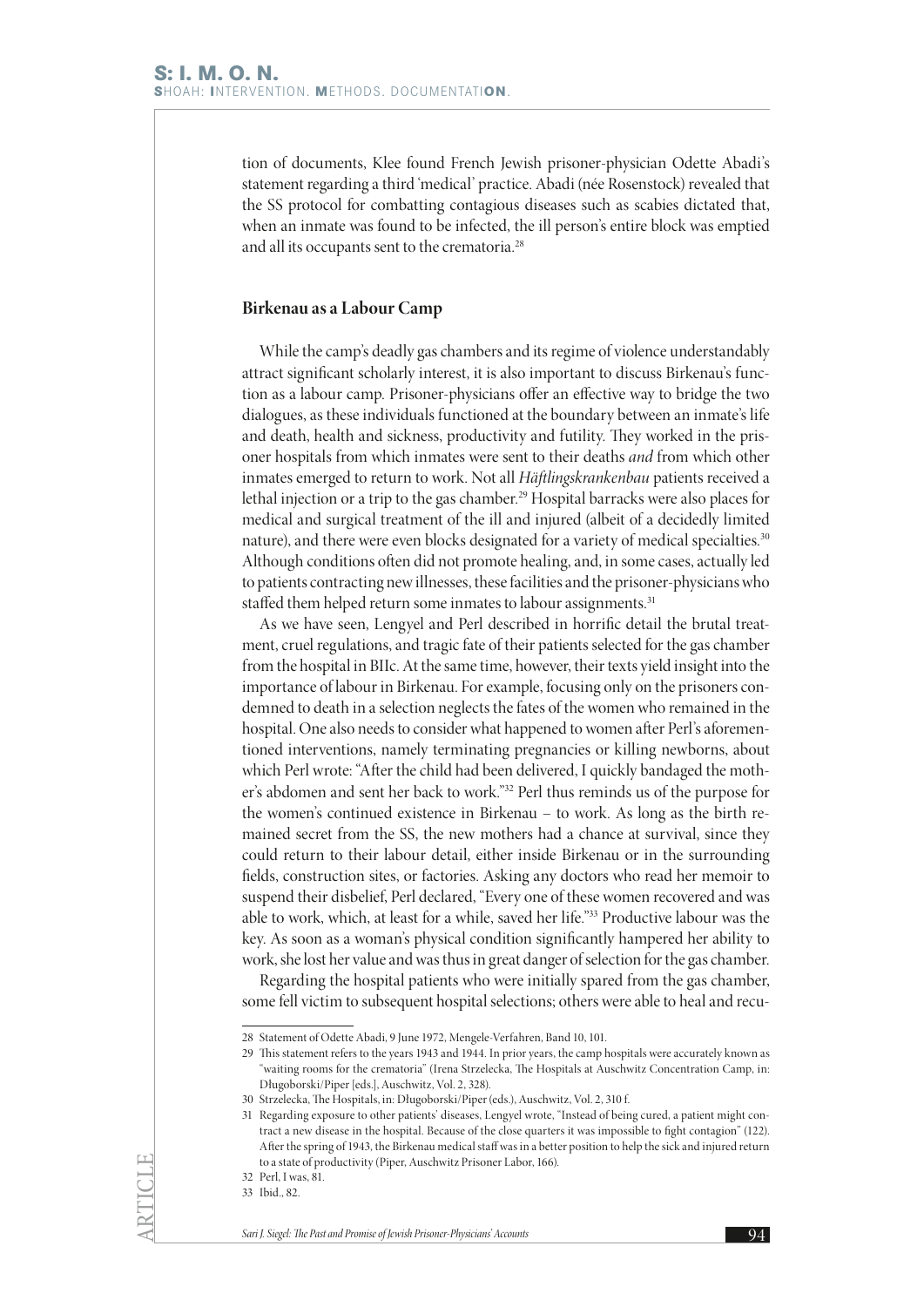perate. Given the absence of most avenues of therapy, Perl reasoned that those who recovered from illness or injury in the hospital did so "more by being excused from roll call than through treatment".<sup>34</sup> As Perl indicated, a temporary reprieve from roll call (*Zählappell*) could make a substantial difference, since the procedure, conducted in the early morning and in the evening, typically involved hours of standing outside, regardless of the weather or the inmates' physical condition.<sup>35</sup> Either way, the system the administration had in place provided the formerly incapacitated prisoners with the opportunity to convalesce – a prospect that would be inconceivable at a site designated solely as a death camp. Instead, at least some of the inmates whose health improved could resume their tasks in a camp that concentrated an ever-growing population of Jewish labourers, while its staff simultaneously dispatched hundreds of thousands of Jews to their deaths.

As Abadi revealed above, among that doomed population were inmates who fell victim to the Auschwitz medical officers' policy that condemned inmates with certain highly contagious diseases (and, at times, those who had been in close proximity to the diseased) to the gas chamber. Lengyel and Perl informed their readers of this decree through their discussion of their successful attempts to undermine it. Both recalled how they cheated this policy by submitting their own blood for testing in place of the blood of those who were to be tested for diseases the doctors already knew the patients had. This practice prevented Mengele's detection of the typhoid or malaria in these patients and at least delayed deaths that the SS doctor would have ordered immediately, had he known the truth.<sup>36</sup> Lengyel subsequently boasted, "[h]ow happy we were when we could deceive him".37 It is evident that the Nazis' brutal strategy was meant to prevent the outbreak of epidemics that could spread to the remainder of the prisoners – a population purposely kept alive in order to work.38

Just as there were diagnoses that came with death sentences, there were also 'safe' ones. The ailments in this category were not communicable and thus posed no threat of an epidemic that would decimate labour capacity. As a result, camp policy allowed those suffering from such illnesses to remain in the hospital, at least for a short time, so they might have the chance to recover and return to work. Aware of this, Lengyel and Perl purposely entered fake diagnoses on their patients' charts, so they could stay in the hospital to recuperate from a condition that would have otherwise led to their immediate selection for the gas chamber. For example, Perl wrote of a woman who had just gone through a particularly strenuous labour: "I put her into the hospital, saying that she had pneumonia – an illness not punishable by death."39

Although the hospital was the hub of medical activities in the Hungarian Women's Camp, it was not the only location to which prisoner-physicians were assigned. In a 1946 report, Jewish prisoner-physician Dr. Ella Böhm indicated that each block had its own doctor (*Blockärztin*). She recalled how, shortly after she arrived at Birkenau in the spring of 1944, SS physician Dr. Josef Mengele recruited doctors to staff all the barracks in section BIIc, where they were under orders to examine the block's prisoners for scabies and other infectious conditions.40 Böhm, who was appointed as

39 Perl, I was, 83.

<sup>34</sup> Ibid. 61.

<sup>35</sup> For a description of morning and evening roll calls, see Irena Strzelecka, The working day for Auschwitz prisoners, in: Długoborski/Piper (eds.), Auschwitz, Vol. 2, 66-69.

<sup>36</sup> Ibid., 94; Lengyel, Five Chimneys, 146.

<sup>37</sup> Lengyel, Five Chimneys, 146.

<sup>38</sup> Also of concern was the spread of the illness from the prisoner population to the SS.

<sup>40</sup> Österreichisches Staatsarchiv (OeStA), Allgemeines Verwaltungsarchiv (AVA) E/1797:48 Weisze [sic] Ordner 'Zeugen' – Korrespondenz: A-F, Handwritten copy of report by Ella Böhm from 1946, 8.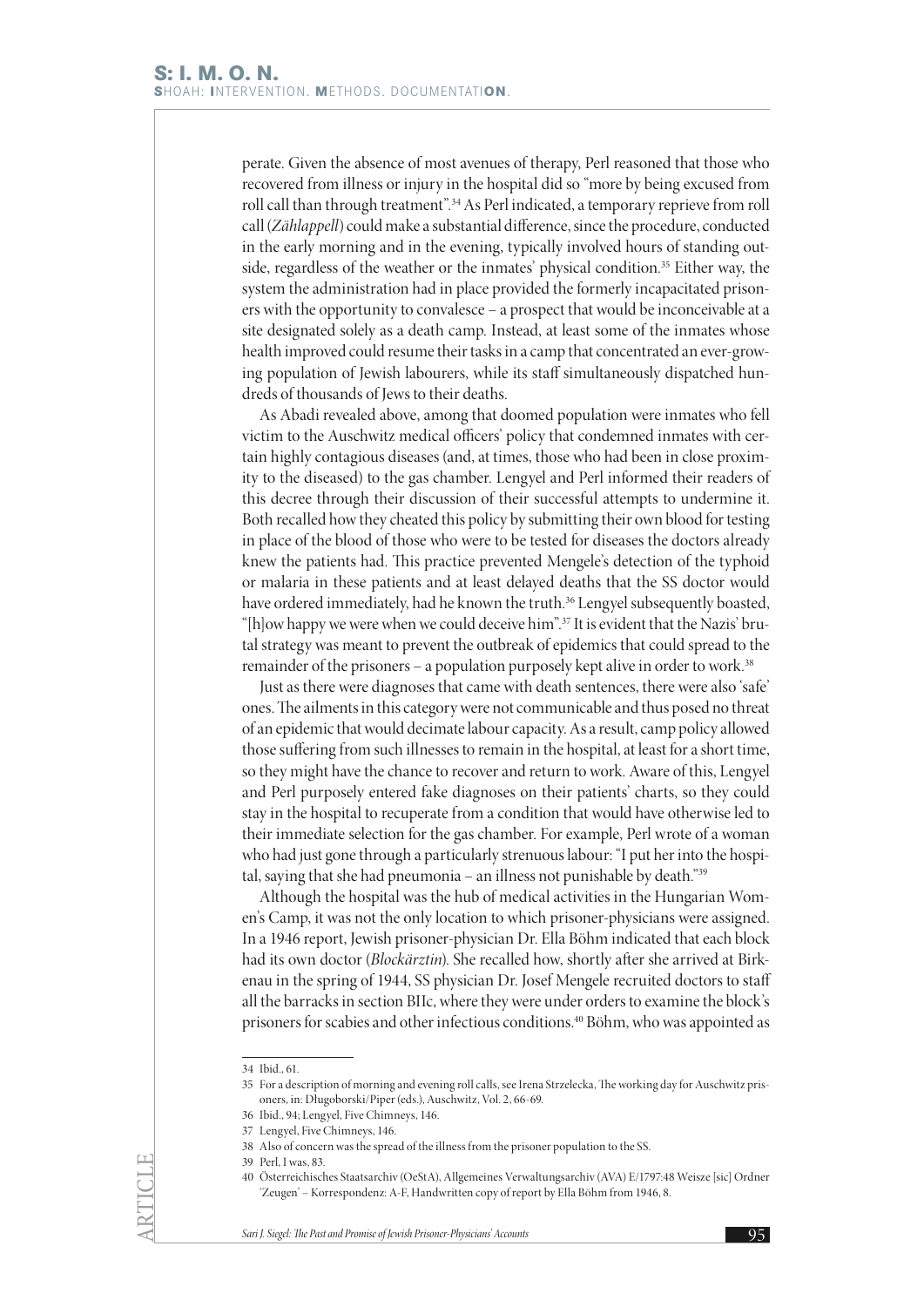the *Blockärztin* for Block 17, and her colleagues were then responsible for sending those deemed ill to the hospital block. This initiative to separate the sick from the healthy demonstrates Mengele's desire to curb any further spread of infections and to keep at least some women fit enough for work. The (relative) health of the women who remained in the blocks evidently mattered, as they would likely return to their labour details shortly.

For further discussion of Jewish prisoner-physician sources and their ability to shed light on Birkenau's capacity as a labour camp, we can move beyond Lengyel and Perl and Section BIIc to include Birkenau's entire population of Jewish prisoner-physicians.<sup>41</sup> The largest collection of them was to be found in the men's prisoner hospital camp (*Häftlingskrankenbaulager*). This section, also known as BIIf, was founded in July 1943 for the purpose of reinforcing Birkenau's workforce.<sup>42</sup> The hospital section held, on average, 2,000 patients and initially contained 15 barracks (with three added later).43 Its medical staff had the responsibility of curing and mending ill and injured inmates from various sections of Birkenau as well as those from Auschwitz satellite camps who were transferred to undergo treatment and then ordered to return to their labor assignments to resume their work in mines, quarries, and factories and on construction sites.44 It was split into several departments, and Jewish prisoner-physician Gottfried Bloch, for example, found himself assigned to duty in the surgical department in July 1944.<sup>45</sup> He worked in the block for minor surgeries, and the one for major surgeries stood adjacent.

Like the *Häftlingskrankenbaulager* (BIIf), the *Quarantänelager (*BIIa) had a named function yet served multiple purposes. The Quarantine Camp did, in fact, operate as indicated, but its central task was to introduce male newcomers to the brutal realities of being Birkenau inmates before they were transferred to the Men's Camp (BIId) or elsewhere.46 Jewish prisoner-physician Otto Wolken, who served as a clerk in BIIa, indicates yet a third role, reporting that for 3,824 Jews between 29 August 1943 and 29 October 1944, BIIa functioned merely as a temporary stopover on the way to the gas chamber.<sup>47</sup> It is only this last facet that identifies Birkenau as a death camp; the first two point to Birkenau's labour camp function. After all, quarantine and behavioural training both imply that the camp administration intended to introduce prisoners to the general camp population, provided that the quarantine period elapsed without the new arrivals' exhibiting symptoms of a feared disease and that they assimilated the brutally inflicted lessons. Not surprisingly, Wolken's numerical records, which he amassed surreptitiously through his position as a clerk, also speak to the medical and disciplinary aspects of the Quarantine Camp. For instance, the approximately 4,000 Jews who were sent from BIIa to BIIf for in-patient

44 Długoborski interview.

ARTICLE

45 Bloch, Unfree Associations, 153.

<sup>41</sup> The size of this population is currently unknown and will likely remain so for a number of reasons. These include the fact that Nazi documentation of the inmate medical staff is incomplete and that many did not survive and were thus unable to record – either textually or orally – their experiences as Jewish prisoner-physicians. I expect that my (inevitably incomplete) future survey of extant camp files and survivor accounts (e.g., memoirs and legal depositions) will yield a total ranging between 100 and 200.

<sup>42</sup> Interview with Wacław Długoborski, 3 June 2015, Auschwitz-Birkenau State Museum, Oświęcim, Poland. He said, "Es mangelte an Arbeitskräften, und deswegen wurde dieses Krankenhaus gegründet." Długoborski worked in BIIf from the summer of 1944 through the camp's evacuation in January 1945.

<sup>43</sup> The figure is found in Strzelecka/Petkiewicz, Construction, in: Długoborski/Piper (eds.) Auschwitz, Vol. 1, 93. The information on the blocks appears in Danuta Czech, Die Rolle des Häftlingskrankenbaulagers im KL Auschwitz II, in: Hefte von Auschwitz, Band 20, Oświęcim 1997.

<sup>46</sup> Strzelecka/Petkiewicz, Construction, in: Długoborski/Piper (eds.) Auschwitz, Vol. 1, 94.

<sup>47</sup> Figure and dates provided by Otto Wolken, a Clerk in the Quarantine Camp, and cited in Irena Strzelecka, Das Quarantänelager (BIIa), in: Hefte von Auschwitz, Band 20, Oświęcim 1997, 106.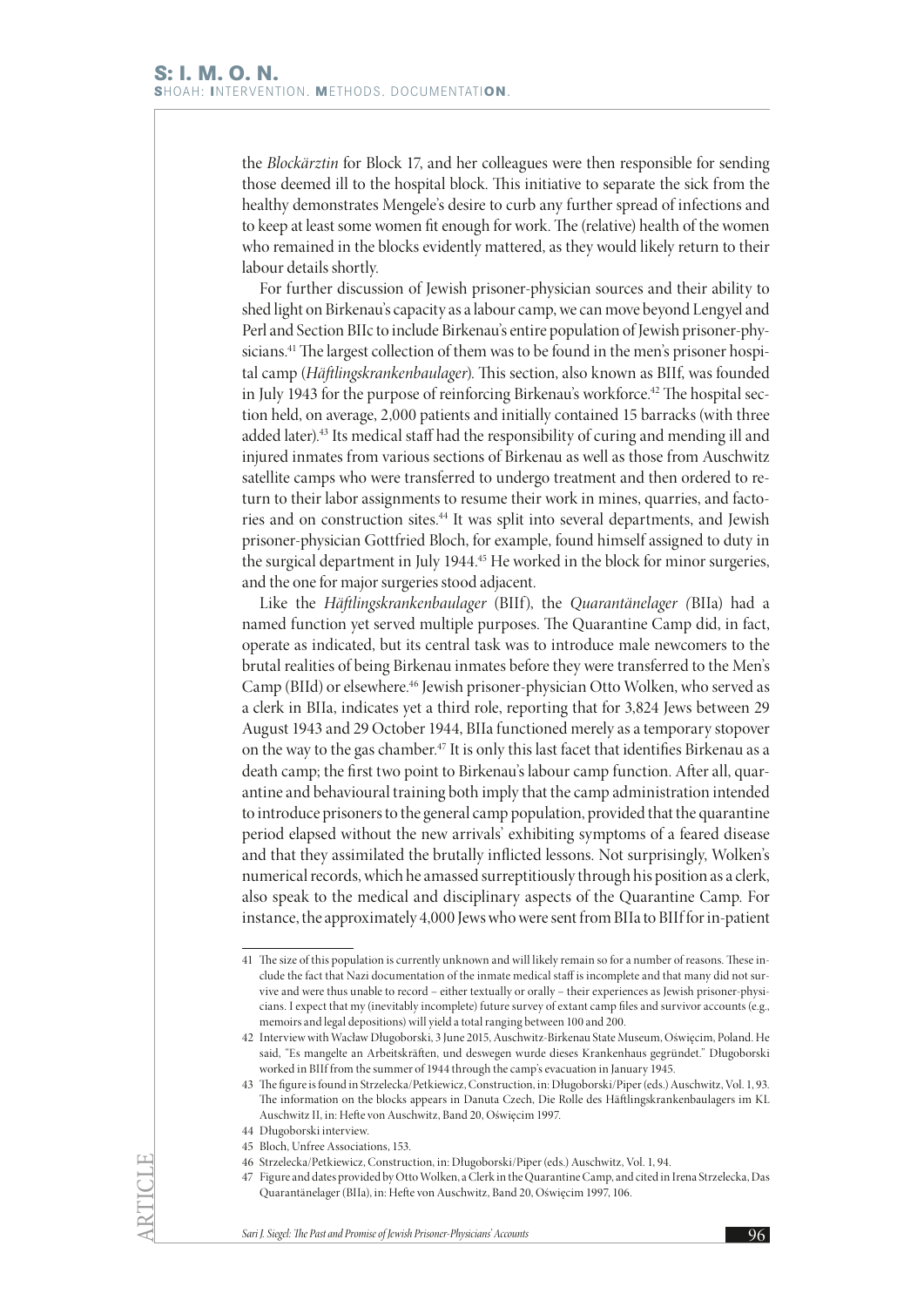treatment inevitably comprised both individuals who were separated via routine triage and those who required medical attention as a direct result of their 'introduction' to Birkenau.<sup>48</sup>

In contrast to their male counterparts, female inmates of Birkenau did not have their own *Häftlingskrankenbaulager*; their hospital was, instead, a collection of blocks within the Women's Concentration Camp (*Frauenkonzentrationslager* abbreviated *FKL*), which comprised sections BIa and BIb as of July 1943. As former Jewish prisoner-physician Sima Vaisman informs us, by February 1944, the hospital had grown to a size of fifteen barracks – eleven of which formed wards devoted to particular ailments such as dysentery and tuberculosis, as well as to medical specialties like surgery or general medicine.<sup>49</sup> The presence of such facilities and the trained staff assigned to them seem to indicate that Birkenau was thus not designed entirely to kill Jews. Vaisman, however, challenges this conclusion, as she draws attention to what she and her colleagues lacked: "We have a hospital, we have medical personnel, but [the SS] do not give us any medicine; no cotton, no gauze, nothing with which to make a bandage. What they do give us is so minimal that we can consider it almost nonexistent."50 Here we must recall Perl's observation that Birkenau's prisoner-hospital policy, which provided patients with exposure to healers and at least a reprieve from the exhausting and deadly roll calls, could contribute to the recuperation of at least a few sick or injured inmates, even in the face of grossly insufficient supplies and adverse conditions.

Dr. Schwalbová's account of her experiences in the Women's Camp hospital reveals that patients did recover from pneumonia and typhus, "as if by some miracle," and conditions such as severe frostbite improved slowly.<sup>51</sup> She recalls, "These successes give us strength and courage to continue working through the greatest difficulties and almost deadly fatigue."52 Given Birkenau's central role in the Final Solution, such victories were frequently short-lived and overshadowed by Birkenau's function as a death camp, where the next hospital selection condemned 105 out of 120 Jewish patients to die in the gas chamber.53 To focus on the 105, though, would be to reinforce Birkenau's identity as a site for killing. The opposite approach would be to draw attention to the fact that 15 women survived the selection due, at least in part, to the efforts of Jewish prisoner-physicians, whom the camp administration installed to help support Birkenau's capacity as a labour camp.

While this article is advocating the latter tack, we must not lose perspective on the proportions. The figures from this selection are consistent with the Birkenau SS physicians' practice of designating significantly more Jews for the gas chamber than for labour exploitation. This pattern was particularly pronounced during the selections conducted at the ramp immediately after a Jewish transport's arrival, at which point an average of 80 per cent of a transport would be sent to the gas chamber.<sup>54</sup> Under the

<sup>48</sup> Ibid., 114.

<sup>49</sup> Sima Vaisman, A Jewish Doctor in Auschwitz. The Testimony of Sima Vaisman, Hoboken 2005, 38.

<sup>50</sup> Vaisman, A Jewish Doctor, 38.

<sup>51</sup> Schwalbová, Elf Frauen, 10. Original German text: "Und es geschehen fast Wunder in unserem Krankenbau: es genesen 'Lungenentzündungen', 'Fleckfieber', manchmal auch 'Dysenterien', 'Sepsis', 'schwere Frostschäden', 'amputierte Zehen' heilen langsam."

<sup>52</sup> Ibid., Original German text: "Diese Erfolge geben uns Kraft und Mut auch bei größten Schwierigkeiten und fast Todesmüdigkeit weiterzuarbeiten."

<sup>53</sup> Ibid., 11.

<sup>54</sup> Piper, Auschwitz Prisoner Labor, 58. This figure is specific to transports of Jews. Birkenau administrators were under different orders for "Gypsy" transports, whose members were to be held in the camp, not murdered upon arrival (Piper, Auschwitz in the Nazi Policy of Enslavement and Mass Murder, in: Długoborski/Piper (eds.) Auschwitz, Vol. 3, 55.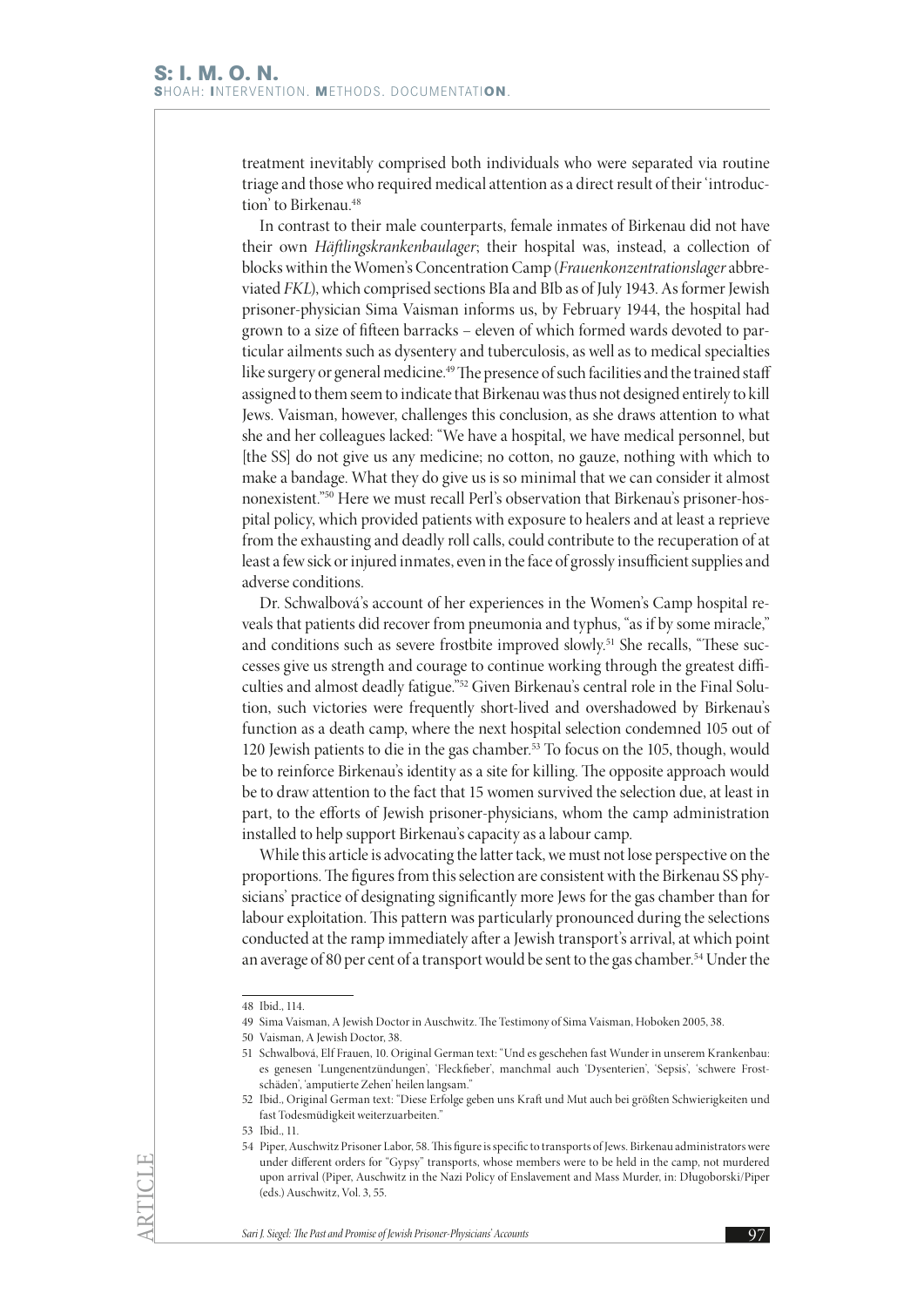influence of severe coercion,<sup>55</sup> individuals like prisoner-hospital chief doctor Enna Weiß tragically found themselves in the middle of a murderous process. Vaisman writes:

"A commission made up of the head S.S. doctor of the hospital, a few S.S. officers, and our main doctor (woman director), who was a detainee, went into one block after another. Everyone already knew what was going to happen. An enormous panic spread among the Jewish patients. […] Cold and impassive, with an expression of disgust, the S.S. doctor makes a slight sign of the hand: to the left or to the right. To the left, the numbers are recorded, the death warrant is signed, no hope for a reprieve."56

After her initial assignment as a prisoner-physician in the Women's Camp, where she witnessed such ghastly scenes, Vaisman received orders to work in the *Revier* of *Kanada* (BIIg), which presented her with a completely different juxtaposition of Birkenau's labour and exterminatory functions. Vaisman herself calls BIIg a "work camp," as the section housed vast storehouses in which the possessions stolen from hundreds of thousands of new arrivals to Birkenau – most of whom were sent straight to the gas chamber – were gathered and sorted.<sup>57</sup> Here the camp administration required Vaisman's medical skills specifically to maintain a workforce whose tasks stemmed from the fact that Birkenau was the biggest hub of the Final Solution. Through an examination of their accounts, we see that, from one section to the next, Birkenau Jewish prisoner-physicians encountered different dynamics between the camp's pursuit of both exploiting a Jewish workforce and murdering Europe's Jews.

#### **Birkenau as a Transit Camp**

In addition to serving as a site for killing and forced labour, Birkenau functioned as a transit camp. 58 Its location in annexed Eastern Upper Silesia near the border of the General Government and its immense size made Birkenau a logical collection point from which to distribute prisoners from all over Europe to forced labour camps in the Greater German Reich. As with Birkenau's labour facet, prisoner-physicians' relationship to health, and thus individuals' working capacity, made them relevant to the transit function, which was actually also a matter of labour – the only difference being that the worksite was not associated with Birkenau. In turn, historians can find at least traces of this third Birkenau identity in Jewish prisoner-physicians' accounts.

Given that Germany by 1944 desperately required labourers to supplement its own decimated workforce and to turn the tide of the war back in Germany's favour with increased munitions and other industrial output, prisoner-physicians were

57 Ibid., 51.

<sup>55</sup> While the consequences of disobeying orders may not have automatically been immediate execution, the prisoner-physicians could have easily faced the loss of their 'privileged' position, which gave them protection from the elements and access to greater food rations. Such a demotion could have meant death. In addition, they would no longer be in a position to utilise their medical knowledge and the meagre supplies at hand in order to aid their fellow prisoners.

<sup>56</sup> Vaisman, A Jewish Doctor, 42-43.

<sup>58</sup> Several sections (or parts of sections) in Birkenau functioned as transit camps. For example, in May 1944, several barracks in BIIe (the 'Gypsy Camp') were allocated for use by 'transit Jews' who had recently arrived from Hungary and the last ghettos in Poland and were awaiting transport to forced labour camps in Germany. Irena Strzelecka/Piotr Setkiewicz, The Construction, Expansion and Development of the Camp and its Branches, in: Długoborski/Piper (eds.) Auschwitz, Vol. 1, 91. The arrival of massive transports from Hungary and the subsequent strain on the exterminatory process also led to the use of camp BIII ('Mexico') as a transit camp, ibid., 99-100.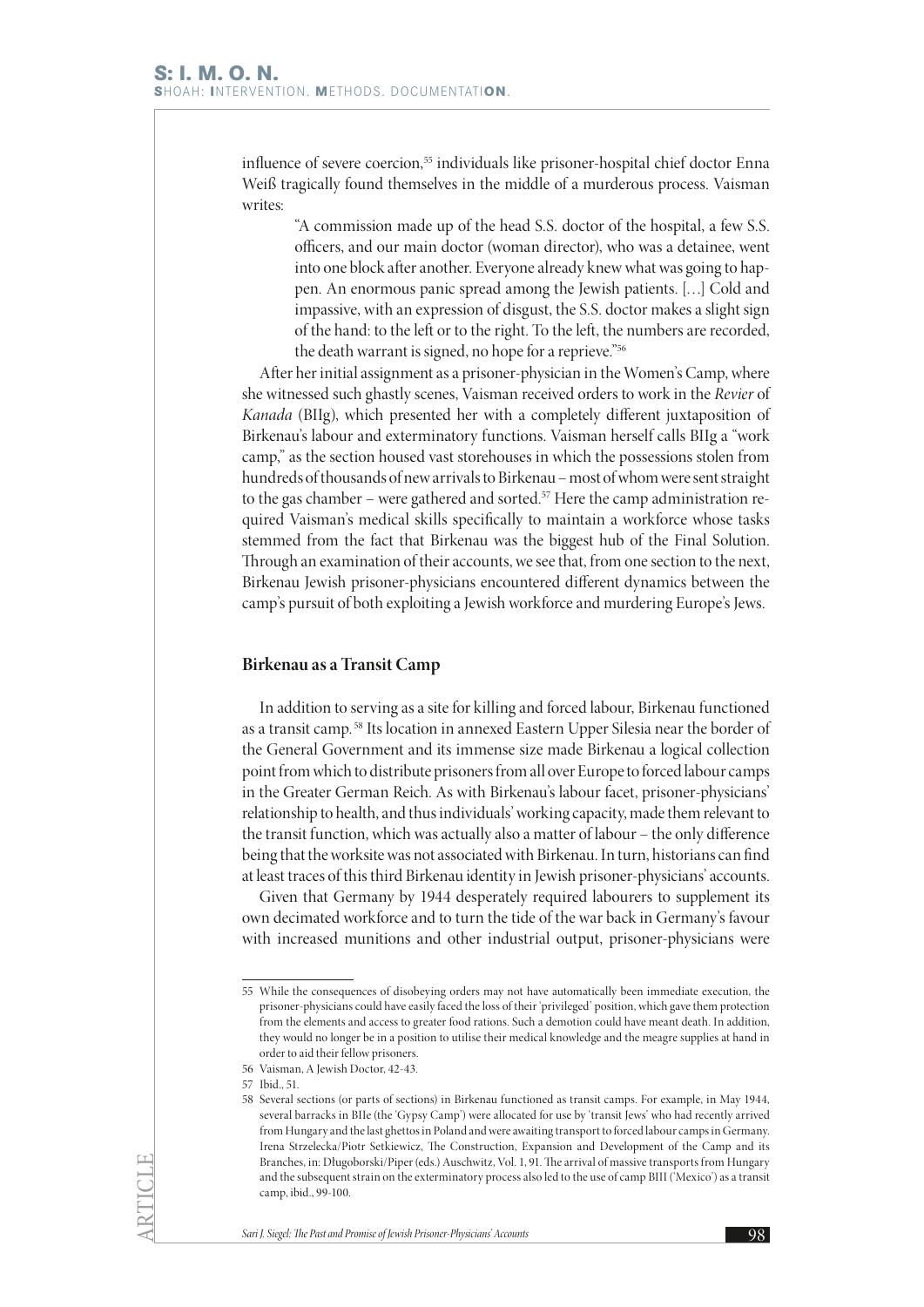needed to tend to and assess the health of these crucial workers, either before their departure from Birkenau or after their arrival at their subsequent camp. The former rationale likely motivated Otto Wolken's ongoing work as a prisoner-physician and clerk in BIIa, even after the Quarantine Camp became a transit camp to accommodate the unprecedented influx of Hungarian Jews in the spring and summer of 1944. The section's new occupants were the thousands of Hungarian Jews whom Nazi doctors had deemed 'capable of work' (arbeitsfähig) during selections.<sup>59</sup> There they awaited transfer to forced labour camps in Germany.

The latter reasoning led to prisoner-physician Olga Schwartz's transfer from Birkenau. Schwartz was Perl's best friend and medical colleague. Perl wrote of their painful separation in her memoir; she explained, "In 1944, Olga was appointed to accompany a big transport of workers to Germany as their physician."60

A similar reference to the departure of labour transports from Birkenau appears in Jewish prisoner-physician Miklós Nyiszli's memoir. Although it does not speak to the connection between prisoner-physicians and the health of the labourers, Nyiszli's discussion of the fates of his own wife and daughter reveals that Schwartz's transport was just one of many to leave the Hungarian Women's Camp. Officially labelled as a transit camp (*Durchgangslager*), BIIc was a "section [from which] convoys were chosen to be sent to camps farther away".61 Hoping to save his wife and daughter from the section's pending liquidation, Nyiszli encouraged them to volunteer for one of the "two convoys of 3,000 prisoners [who] were due to be sent from C Camp to western Germany's war plants".<sup>62</sup> The reference represents another way prisonerphysicians' accounts can provide insight into Birkenau's transit camp function.

Undoubtedly, further evidence exists in Jewish prisoner-physicians' accounts, and such sources would be particularly useful, because their authors were likely to have been involved – directly or peripherally – in the selections that assessed the fitness of potential forced labourers. Such testimony unfortunately remains evasive. There is no reason, however, to limit further investigation of this topic to prisonerphysicians' post-war accounts, especially when the historian must compensate for narrative thrusts that privilege Birkenau's exterminatory capacity. An entirely separate body of sources requires our attention, if we aim to examine Birkenau's alternate identities through prisoner-physician-related documentation.

### **Directions for Further Research**

*Working with Contemporaneous Sources*

Contemporaneous documents, such as Nazi administrative records and communications, can also shed light on how Birkenau was not necessarily the final terminus for all those who were transported there. For example, a transport list written on 12 December 1944 records the 27 November 1944 arrival of a group of three Jewish women prisoners – Slovakian physician (Ärztin) Irene Janowitz and two Hungarian nurses (Pflegerinnen) – at 'F.K.L Mauthausen' from 'F.K.L. Auschwitz' and thus indicates that the latter camp, the women's camp in Birkenau functioned as a transit

<sup>59</sup> Otto Wolken, Chronik des Quarantänelagers Birkenau, in: H.G. Adler/Hermann Langbein/Ella Lingens-Reiner (eds.), Auschwitz. Zeugnisse und Berichte, Köln/Frankfurt am Main 1979 [1962], 119-120.

<sup>60</sup> Perl, I was, 95.

<sup>61</sup> Miklos Nyiszli, Auschwitz. A Doctor's Eyewitness Account, New York 1960, 141.

<sup>62</sup> Ibid., 146.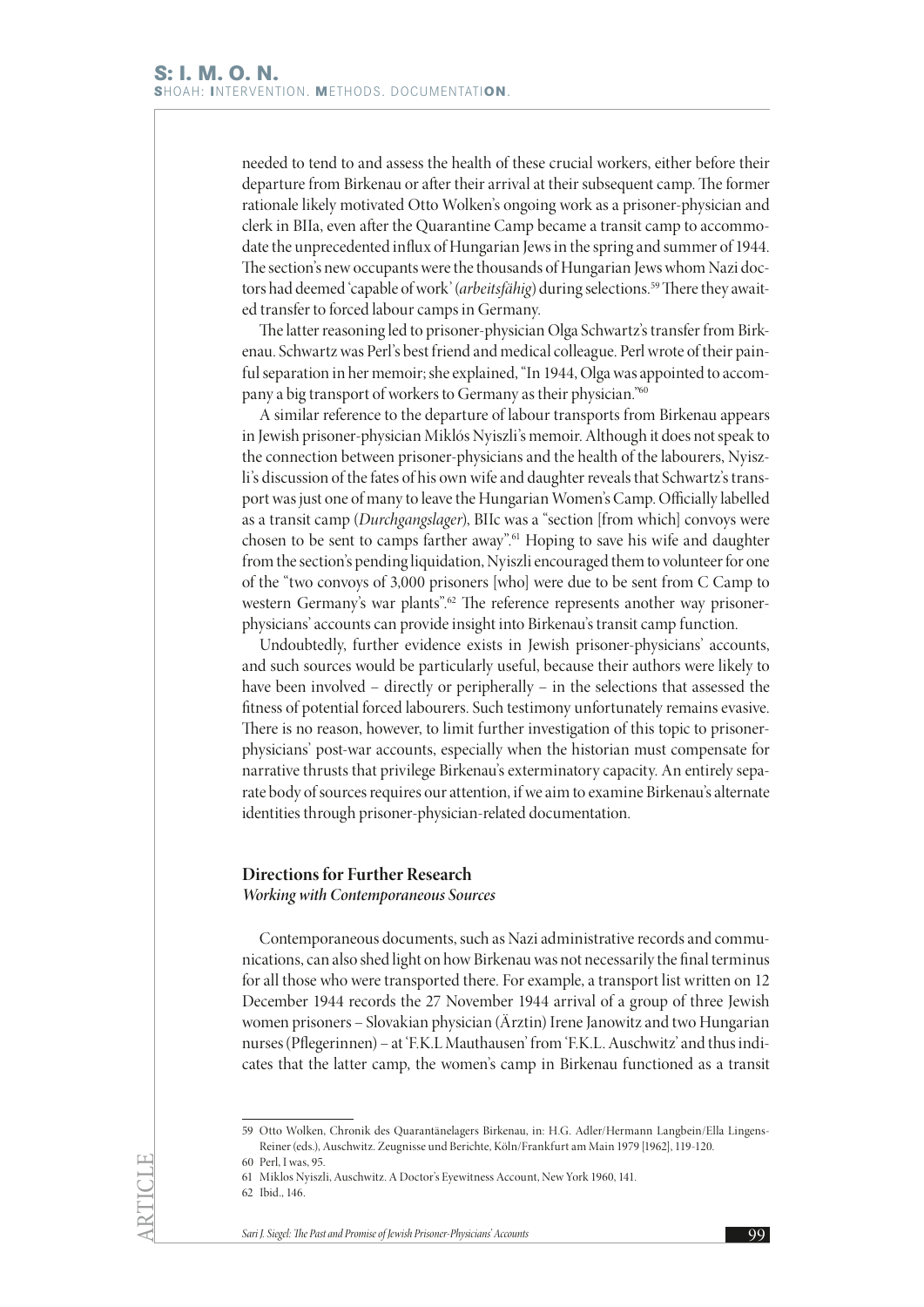camp.63 These women were not the only ones on the list, however, as the document also announces the simultaneous arrival of eight non-Jewish female prisoners from Ravensbrück. The separate points of origin and the absence of the latter group's professions from the list appear to indicate that the *Ärztin* and the *Pflegerinnen* were dispatched to Hirtenberg – the Mauthausen subcamp listed as their destination – specifically because of their medical training.

One may also draw conclusions about Birkenau's function as a forced labour camp through an examination of various lists from the camp. Two possibilities are lists for the distribution of prisoner-functionaries' bonus vouchers (*Prämienscheine*) and personnel lists. The former often indicate the role of each functionary and thus help us establish the presence of prisoner-physicians in a particular section.<sup>64</sup> The latter could offer further information, as some of these lists reveal the blocks, or even rooms, to which specific prisoner-physicians, including Otto Wolken, were assigned.<sup>65</sup>

Ideally, the contemporaneous sources should be used in tandem with post-war accounts, because the combination allows the historian to present a more complete picture – an 'integrated history,' of sorts. The vast majority of extant prisoner-physician-related documents from Birkenau were written by or on the orders of the Nazi administration, and it was usually for their own eyes and for the purpose of communication or record keeping. Not surprisingly, survivors' accounts offer a significantly different point of view, as they present the experiences of the intended victims and address the events through a retrospective narrative. Bringing the two types of sources together thus aids the historian in bridging a gap between the Nazis' present and the survivors' past, the (supposed) objectivity of lists and reports and the subjectivity of remembered occurrences.

#### *Moving Beyond Birkenau*

Fortunately, both contemporary and post-war sources facilitate the expansion of the Birkenau conversation for the purpose of comparison with subcamps (*Nebenlager* or *Aussenlager),* which fell under the administration of one of several major concentration camps (*Konzentrationslager*) in the Greater German Reich. Examining documents concerned with Jewish prisoner-physicians in such camps reveals that they confronted situations and sometimes engaged in practices similar to those of theircounterparts in Birkenau.

The main purpose of these labour camps was to provide a workforce largely for assignments to construction sites, mines, quarries, and factories that would help the German economy, provide raw materials and finished products necessary for the home front and even more so at the battlefront, and pad the pockets of industrialists and factory owners. In light of such goals, the presence of Jewish prisoner-physicians in these locations is not surprising, as they helped to maintain the labour force, even though they more often than not lacked the necessary medications and facilities for the task at hand. For example, in a deposition taken on 9-10 November 1978, former prisoner-physician Dr. Walter Loebner recalls how Auschwitz Chief Garrison Physician (*Standortarzt*) Eduard Wirths recognised him from his prior posts in the Auschwitz Main Hospital and the hospital of the Auschwitz subcamp Budy and

<sup>63</sup> Archiv der KZ-Gedenkstätte Mauthausen, K/4c/1. F.K.L. Mauthausen Schutzhaftlager, Liste der Zugänge vom 27. November 1944 für Aussenkdo. Hirtenberg, 12 December 1944

<sup>64</sup> Archivum Państwowe Muzeum Auschwitz-Birkenau (APMA-B), D-AuII-3a/1849 (Inventory Number 72532), Prämienscheine erhalten, 5 June 1944.

<sup>65</sup> APMA-B, D-AuII-5/1a (Inv. 154372), Pfleger-Personal BIIa, 15 May 1944.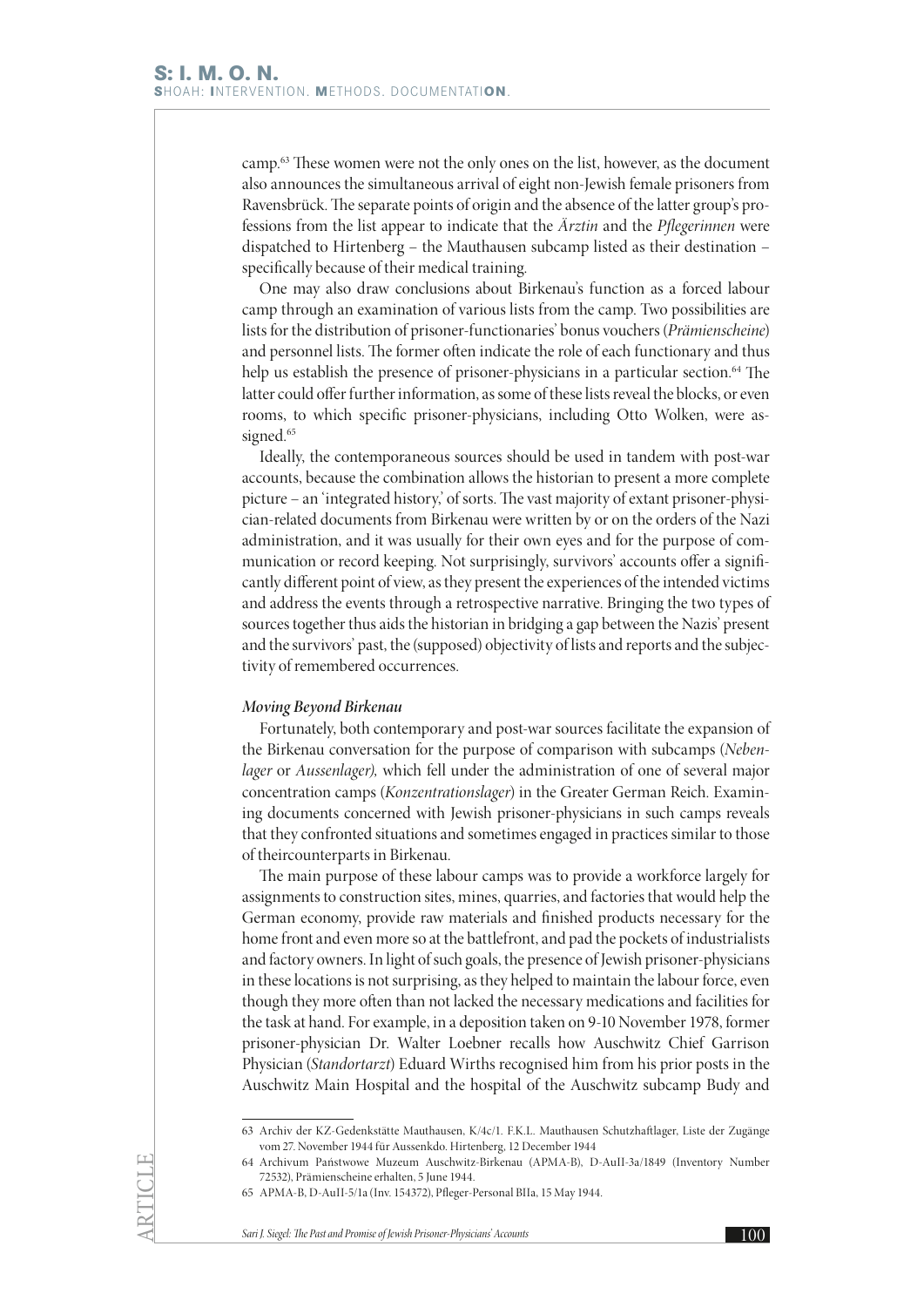ordered his transfer from Dora-Mittelbau to its subcamp Ellrich im Harz "to lower the mortality rate there" in March 1945.<sup>66</sup> And, to ensure Loebner's success, Wirths promised that he would have the necessary medical equipment on hand; it is unclear, though, whether Wirths kept his word.

Although the subcamps were supposed to achieve productive, as opposed to destructive aims, the prisoner-physicians who staffed their clinics faced situations that mirrored ones that Lengyel and Perl encountered in Birkenau. In an early post-war piece entitled *Der Tod ist keine Strafe*, Loebner discusses his experience in Auschwitz subcamp Budy, to which an SS doctor from the Main Camp would travel to perform selections during which the visitor would condemn to the gas chamber all the inmates with communicable diseases and those whose recovery would require too much time. The dreadful scene that subsequently unfolded featured naked and screaming prisoners dragged onto trucks, whose destinations were the crematoria of Birkenau – a tableau similar to what Lengyel, Perl, and their colleagues witnessed all too frequently in direct view of the killing installations. Faced with this practice, Loebner turned to a strategy the two women also employed: falsifying diagnoses when the truth would have been lethal. He reports that his efforts saved the lives of hundreds of malaria patients.<sup>67</sup>

Another tragic parallel between Birkenau and the subcamps was the practice of infanticide. As we saw above, the delivery of a healthy baby in Birkenau was a death sentence for both mother and new-born. While the subcamps appear not to have implemented an identical policy that mandated the mothers' deaths, at least in some camps over particular periods, the leadership pursued the newborns' deaths. Since labour capacity was of the utmost importance, these administrators concluded that the infants, who were likely to undermine the mothers' productivity, needed to be killed; and, in at least one case (although several more are expected to be found during the examination of further documents), they turned to a prisoner-physician to perform this gruesome task. In a deposition recorded on 25 February 1970, Ela D., formerly a prisoner-physician in the Gross-Rosen subcamp Kratzau, recalls that a camp official told her to make arrangements so that a French woman would not deliver a live baby; she simply refused.68 The baby survived in this instance, but Dr. D. mentions that the same official, with the help of a Polish prisoner, poisoned another baby born in the camp.<sup>69</sup> This serves as a reminder that Birkenau was far from the only camp in which the Nazis pursued the active killing of Jewish babies.

Furthermore, Ela D.'s testimony draws attention to the Nazi practice of 'medicalised' killing across the camps.70 Jewish prisoner-physicians were in prime position to witness, if not to participate in, this murder of prisoners within the confines of the *Revier* typically utilising medical means (i.e., injections of lethal doses of various

69 Ibid.

<sup>66</sup> OeStA, AVA, E/1797:48, Walter Loebner, Gedächtnisprotokoll von meiner Zeugenaussage am 9. und 10. Nov. 1978 beim Schwurgericht in Hannover gegen den SS-Mann Niemeier aus Hannover, undated, 3.

<sup>67</sup> OeStA, AVA, E/1797:48, Walter Löbner, Der Tod ist keine Strafe, undated, 3.

<sup>68</sup> Der Bundesbeauftragte für die Stasi-Unterlagen, Archiv der Zentralstelle, MfS – HA IX/11, RHE 124/70 T.2, Deposition of Dr. med. Ela D. (official translation from Czech into German), 25 February 1970, 107. Original German text: "Betreffs dieser Französin sagte mir die Kommandoführerin, ich solle es so einrichten, daß das Kind nicht lebend zur Welt kommt. Ich lehnte dies ab." The doctor's name has been anonymised according to the archive's regulations.

<sup>70</sup> Note that this overlaps with, but remains distinct from, Robert Jay Lifton's concept of the "medicalization of killing," which he defines as "the imagery of killing in the name of healing" in The Nazi Doctors. Medical Killing and the Psychology of Genocide, New York 2000 [1986], 14. It does not imply, in contrast to Lifton's formulation, that the perpetrators believed their actions to have been in line specifically with healing. Instead, it refers to murders whose motivations were framed in a health- or science-related context.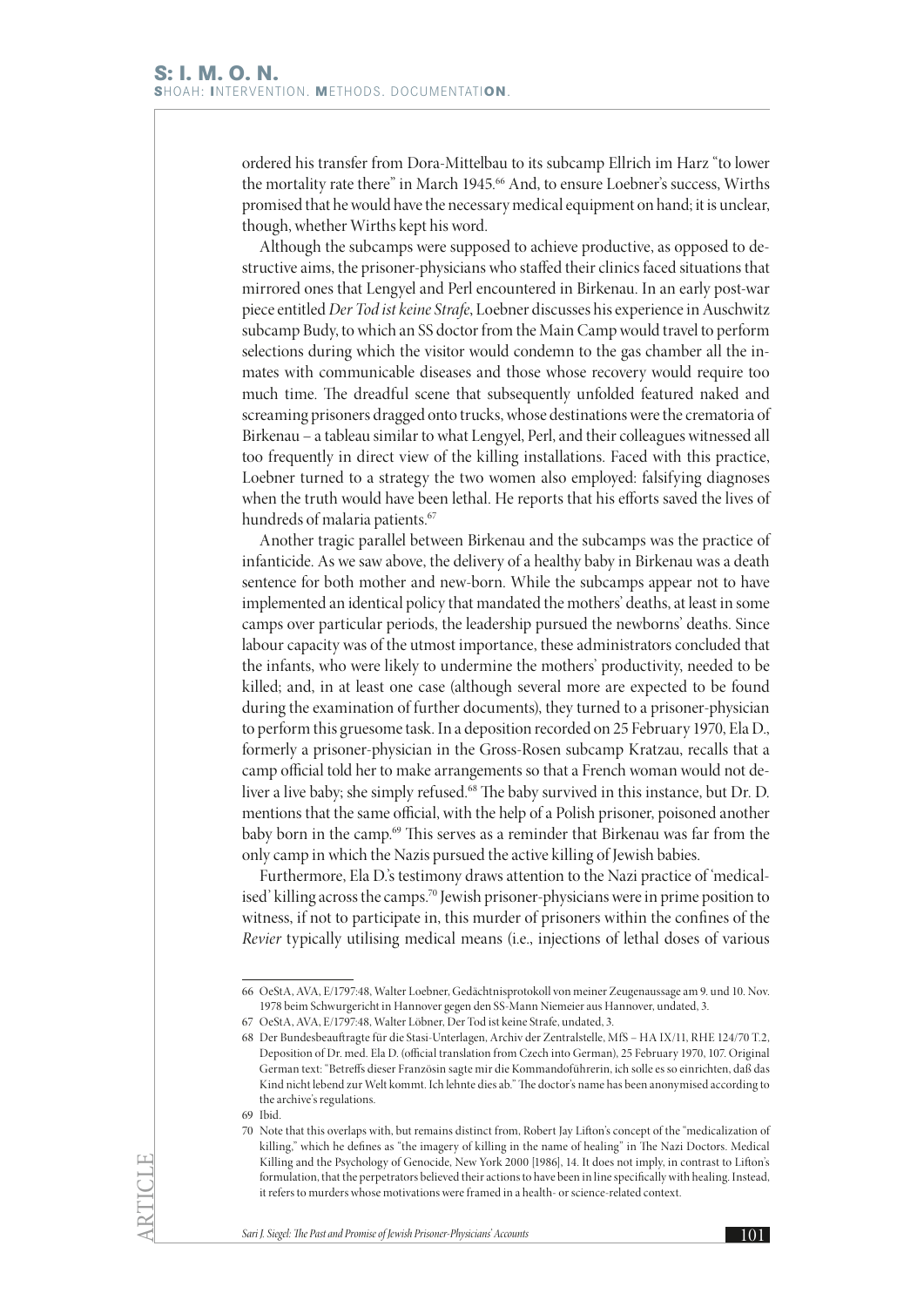substances) and justifying the killing along medical grounds (i.e., stating that the victim was *too sick* to perform a necessary task). Or, as Nyiszli describes, Mengele ordered the murders of prisoners for the sake of medical science.<sup>71</sup> Beyond Birkenau, we encounter at least one alleged example of a Jewish prisoner-physician administering the lethal injection himself: Dr. Leon F. in the Neuengamme subcamp of Hannover-Ahlem.72 Dr. F.'s case, just like that of Dr. D., reminds us that, presumably under coercion in one form or another, Jewish prisoner-physicians also killed in medical settings; murder was not solely the terrain of the Nazis, nor were these killings limited to places designated as death camps.

### **Conclusion**

Given their close observation of, if not direct participation in, the various aspects of Birkenau in each of its sections, Jewish prisoner-physicians yield tremendous – and largely untapped – insight into the camp. As demonstrated here, their accounts are to be found in memoirs and legal documents spanning from the end of the Second World War to recent decades. Also revealing is the appearance of Jewish prisoner-physicians in Nazi documents, where their presence offers further evidence of their importance to the camp's administration, which harnessed their medical training to aid Nazi aims. As we have seen, an investigation of both types of sources reveals the manifold purposes of Birkenau, and an expansion of our scope to include materials related to Jewish prisoner-physicians in other camps indicates that there were more similarities than differences between these functionaries' activities across many camps. This, in turn, indicates that historians should put Birkenau into conversation with other camps. Through the experiences and assignments of Jewish prisoner-physicians, we can recognize how multiple facets operating simultaneously in Birkenau and concentration camp subcamps catalysed the Nazis' dual missions of exploiting Jewish labour and annihilating European Jewry.

While this article has demonstrated how Jewish prisoner-physicians can contribute to a multidimensional representation of Birkenau and several concentration camp subcamps between 1942/1943 and 1945, the study of this group can extend further back to their assignment to and activities in forced labour camps for Jews in the Warthegau, Upper and Lower Silesia, and the Sudetenland from 1940 until 1943/1944. Furthermore, it can operate on multiple scales, as these expert functionaries' assignments were intimately tied to macro-scale factors, such as the war effort and demand for Jewish labour, which, in turn, influenced micro-scale variables, like the availability of medical supplies and the extent of oversight, which then dictated the Jewish prisoner-physicians' room for manoeuvre. The accounts of the prisonerphysicians, as well as those of inmates who witnessed their activities, can also reveal what transpired within that often severely restrictive space, thus shedding light on a whole spectrum of medical conduct under extreme conditions. The promise of these sources is indeed great.

<sup>71</sup> Nyiszli, Auschwitz, 54.

<sup>72</sup> Hauptstaatsarchiv Hannover, Acc. 90/99 Nr. 196/3, Nds. 721 Hannover, Ermittlungsverfahren gegen Dr. med. Leon F. wegen Beihilfe zum Mord, Staatsanwaltschaft bei dem Landgericht Hannover, Verfügung, 18. November 1975.

This article was made possible thanks to the author's tenure as a 2015 VWI Junior Fellow and as a 2015–2016 Miles Lerman Center for the Study of Jewish Resistance Fellow at the Jack, Joseph and Morton Mandel Center for Advanced Holocaust Studies, United States Holocaust Memorial Museum.